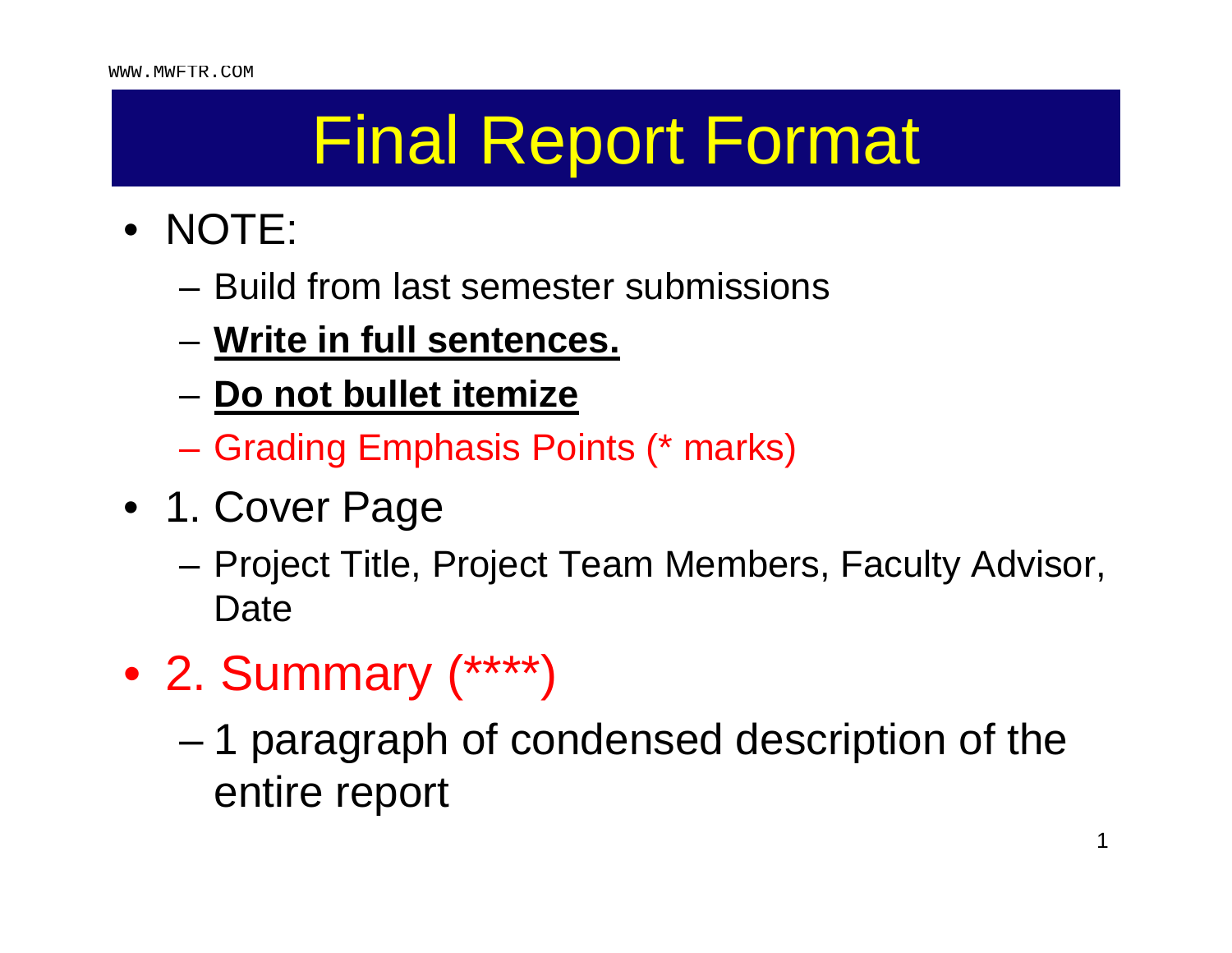- 3. Problem Statement (start from last semester's)
	- –Long-term goal & 2017-2018 academic year goal
	- –1 paragraph sentence problem statement
- 4. Design Requirement (\*\*\*)
	- – Revise from the last semester, so that
		- (a) they are <u>quantified,</u> and
		- (b) constraints (social, cultural, political, environmental, economic, time, etc) **(\*\*\*\*\*)**
- 5. Current Status of Art
	- – Slightly revise, if necessary, last semester's submission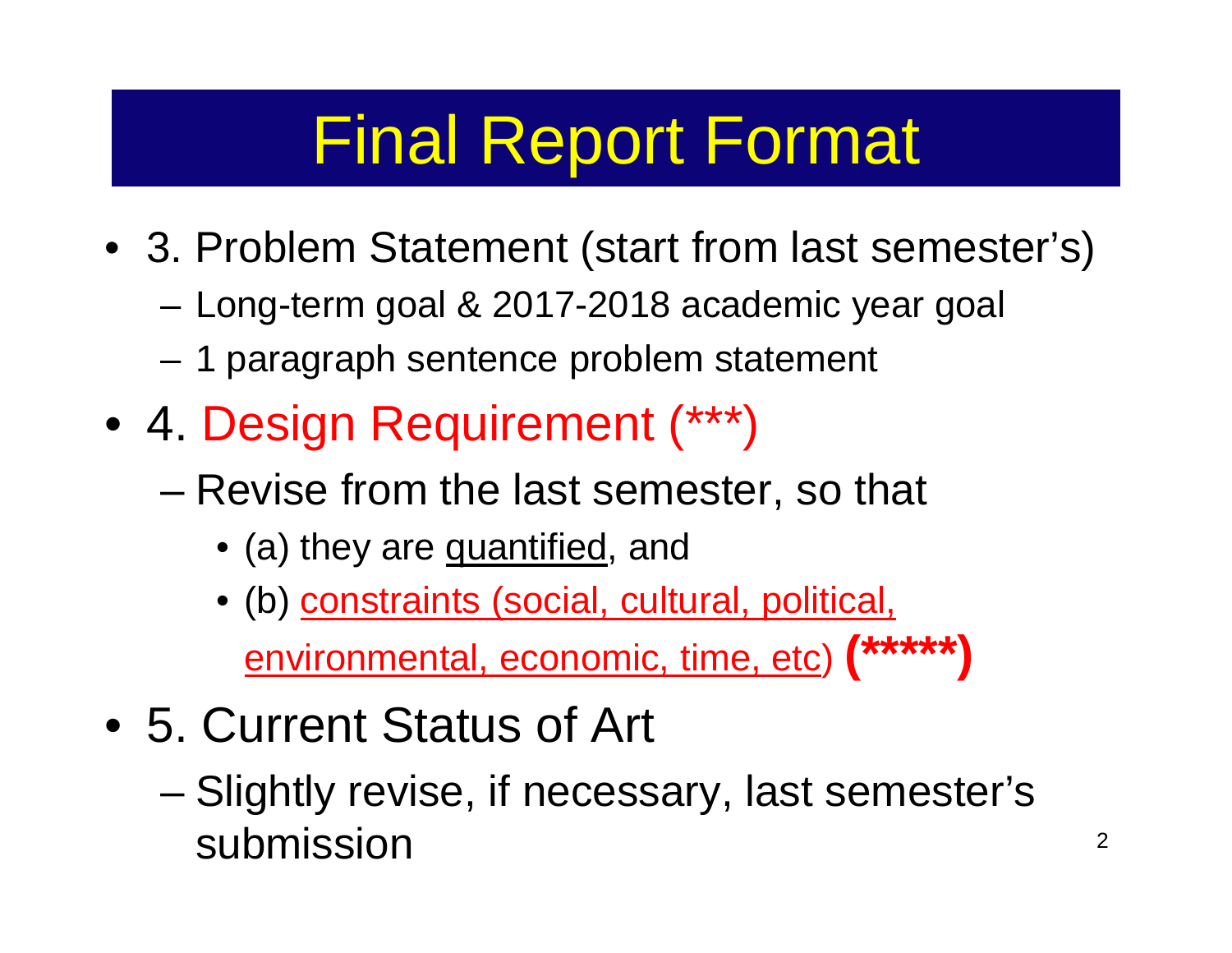- 6. Solution Design **(\*\*\*\*\*)**
	- Need Major Revision
		- AutoMoe: Content, Drawing, Figures, Decision Matrix
		- Hack: Content, Drawing, Figures, Decision matrix,
		- SensorNet: No hand-drawn figures
		- Terminator: Content, Professional drawing, decision matrix
	- Patent-Like Description (**all teams**) **(\*\*\*\*\*)**
		- Drawings/Figures should have indicating numbers
		- Text body should include numbers for corresponding parts in the figures/drawings
	- –See the example next page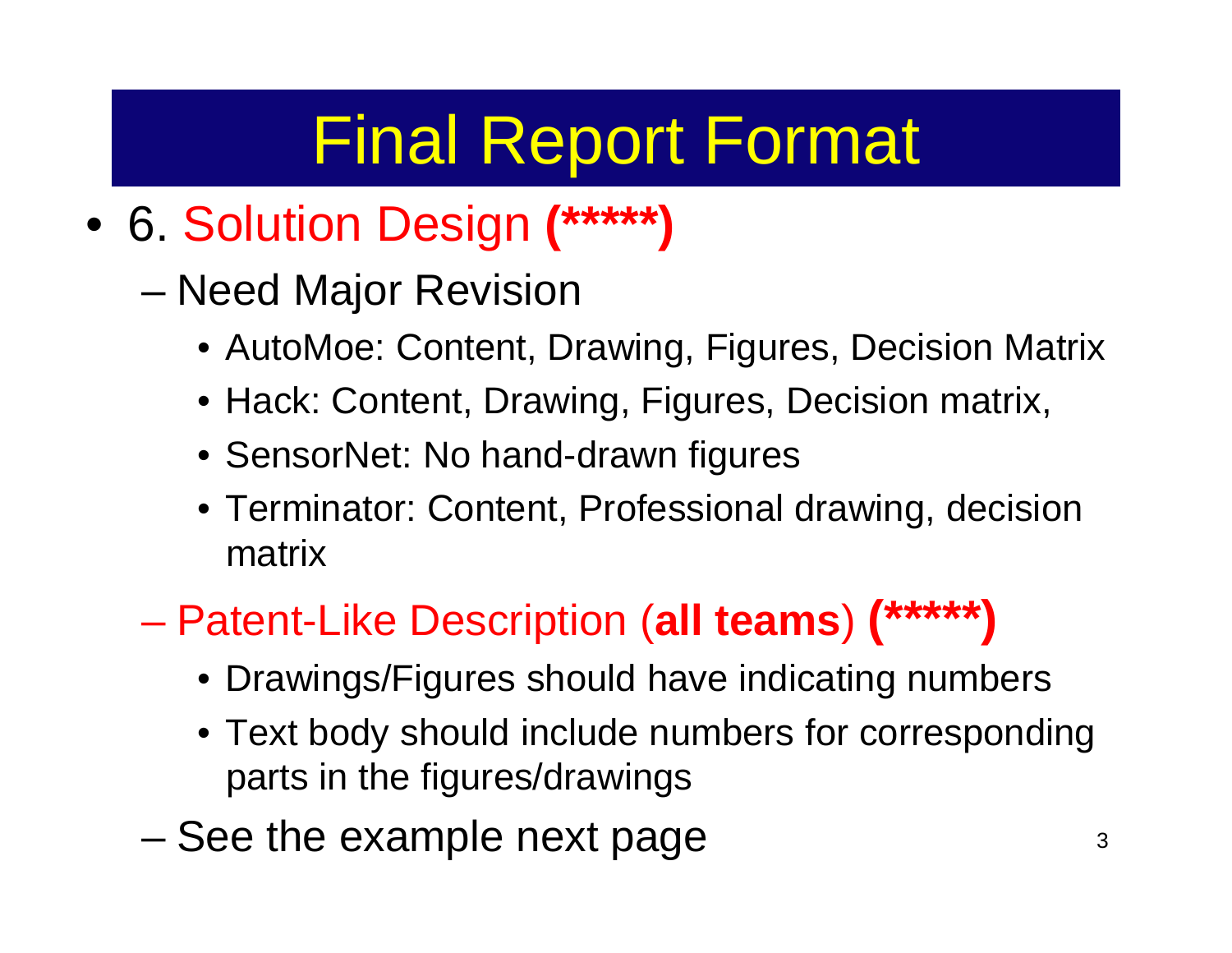#### Solution Design Description - Example

•Evolving light patterns in the canvas of LEDs



The initial items can be either determined by the manual selector switches 2908 separately placed in the LED fixture or by downloaded from a Rule and Timing Programmer (RTP) 2914, a separate system not installed in LED fixture. The RTP 2914 includes a processor 2925 and can be realized by a computer system which is capable of wired communication downloading and wireless or PLC communication of the **items** needed in the LED fixtures that can be typed in by a keypad 2916 attached to the RTP 2914 or available in a memory 2918 inside the RTP 2914. The RTP 2914 includes a COM port (to receive wireless or PLC data) and an upload port 2917 (to upload information to the download port 2906). A rule 2907 is downloaded via COM port 2904. The information from the sensors is processed by sensing components 2913. A rule execution output 2921 (with instructions as to how to drive the LED 2912) drives a driving circuit 2923 that converts the instructions to electrical signals to control the LED 2912.

Another approach for initializing the items mentioned above, whether via manual selector switches 2908 or by RTP 2914, is to obtain the row number (Nr) and a table of the row number and the timing pulse information for the row number, which is stored inside the memory of the controller and retrievable to the computer system, instead of reading them all separately. This alternative approach is advantageous if the initial setting values are to be downloaded or communicated from the RTP 2914.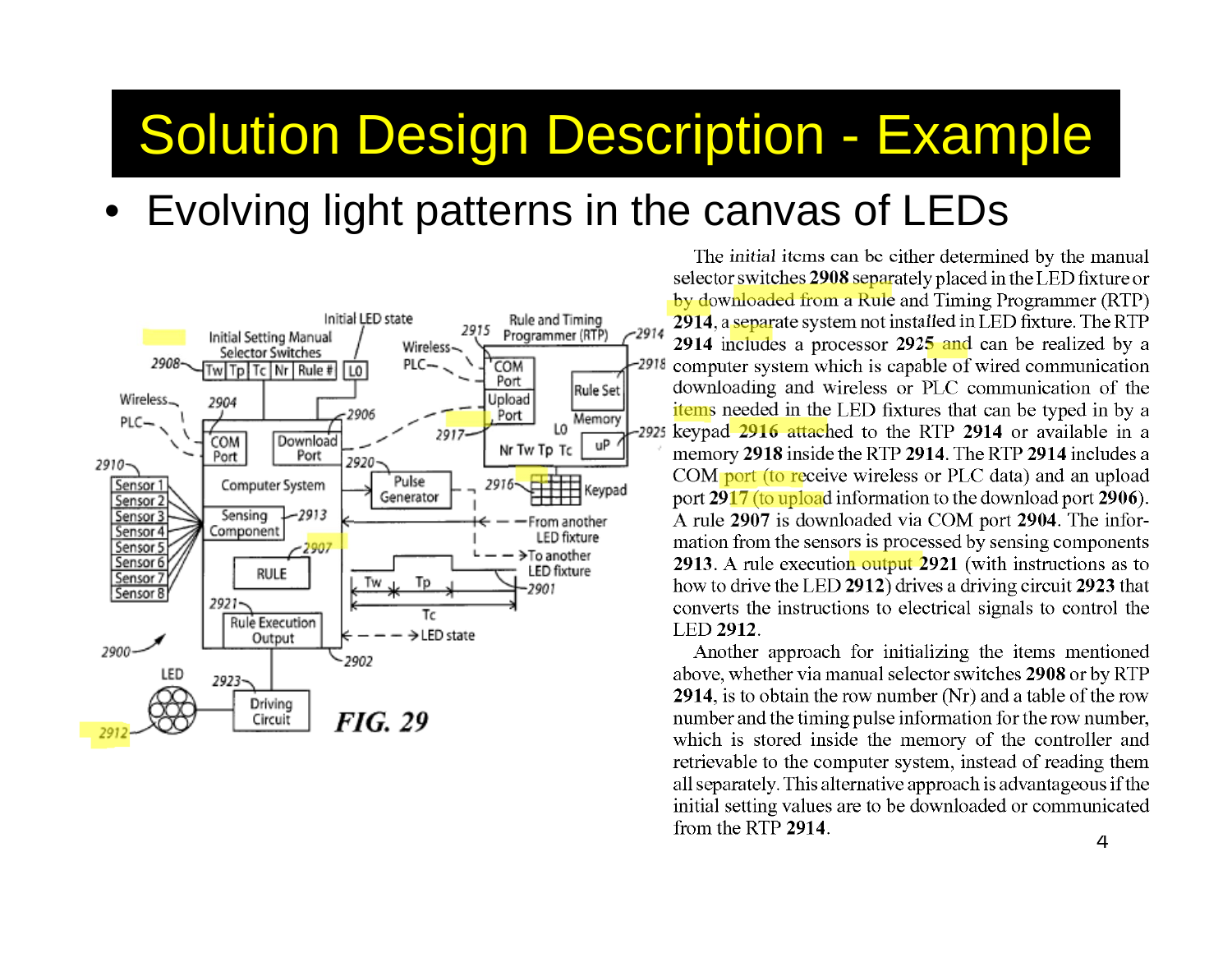- 7. Project Implementation Plan
	- Use this semester's submission
- **8. Project Implementation Process (NEW)(\*\*\*\*)**
	- –Describe what you have done
	- Figures and Pictures
	- Flowcharts & Screen Shots
- 9. Conclusions (New)
	- Concise and condensed conclusions
- 10. References